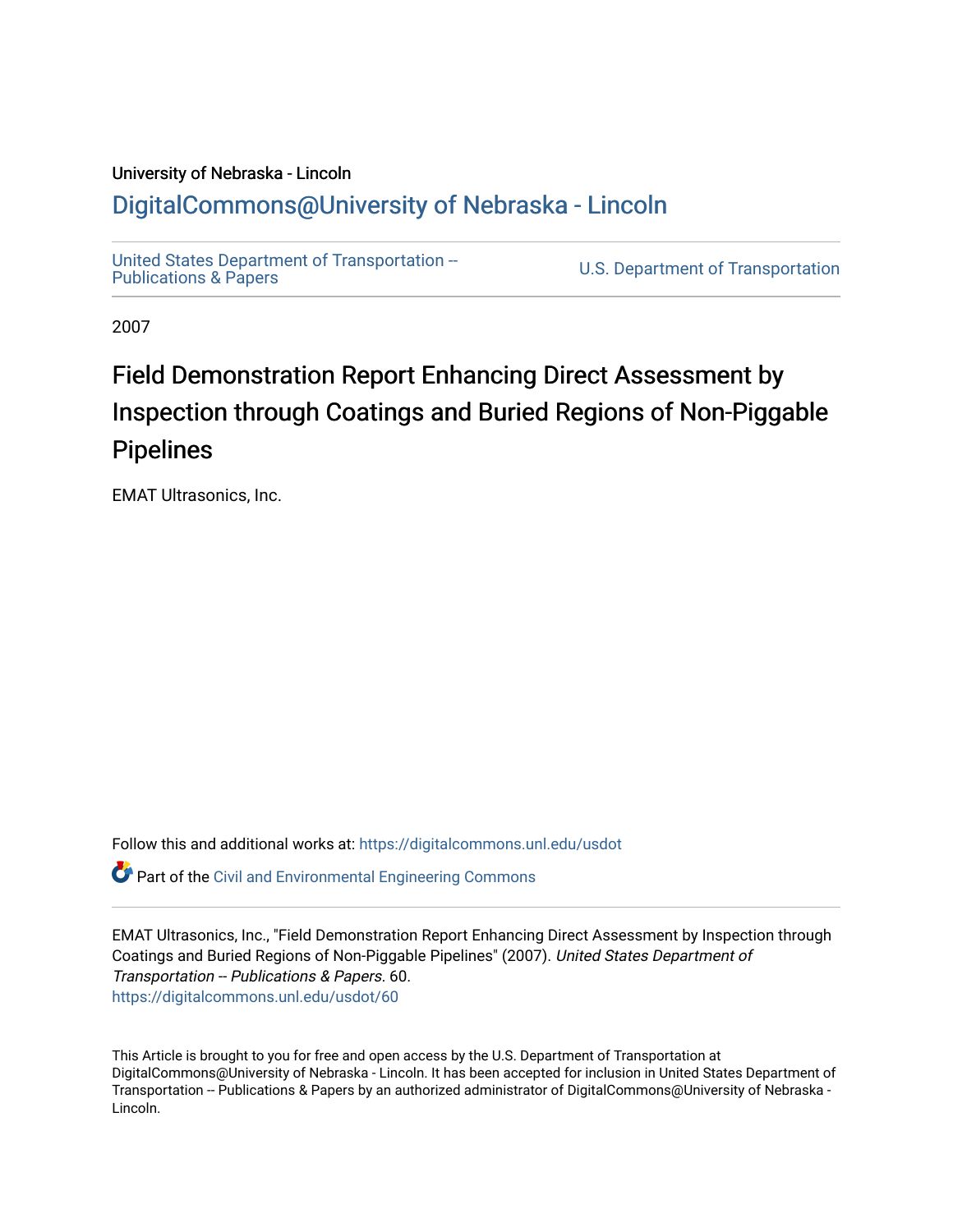## **Field Demonstration Report Enhancing Direct Assessment by Inspection through Coatings and Buried Regions of Non-Piggable Pipelines**

23 August 2007

Contract DTPH56-06-T-0009

Prepared for: US Department of Transportation Pipeline and Hazardous Materials Safety Administration

> Prepared by: EMAT Ultrasonics, Inc. 170 Granada Drive, Suite D San Luis Obispo, CA 93401

For more information contact: Ron Alers (805) 545-0675 Ext 300 ron@sonicsensors.com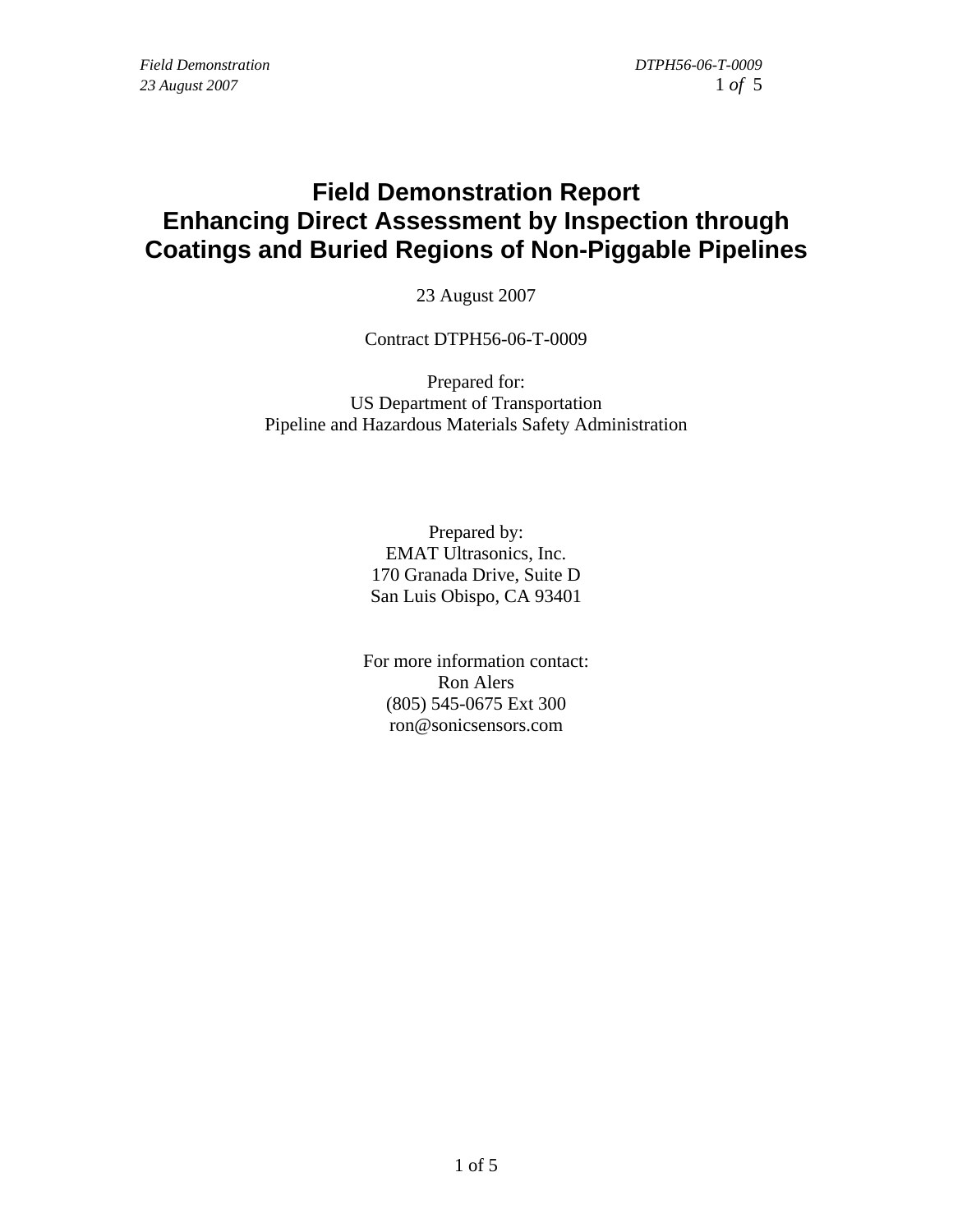### **Field Demonstration Report Enhancing Direct Assessment by Inspection through Coatings and Buried Regions of Non-Piggable Pipelines**

**BACKGROUND:** Sonic Sensors of EMAT Ultrasonics Inc, with support from Pacific Gas and Electric as well as Southern California Gas has an R&D Contract with the DOT, PHMSA, OPS No. DTPH56-06-T-0009. The goal of this contract was to develop a method to inspect the full body of a pipe without having to remove the coating or completely excavate the pipe as shown in Figure 1. External Corrosion Direct Assessment, ECDA, depends on exploratory digging to evaluate the condition of suspect coatings detected by cathodic protection CIS. Minimizing the extent of excavation required to perform an ECDA evaluation has obvious cost savings as well as minimizing environmental impacts which are so critical in High Consequence Areas.



**Figure 1: Full body inspection from the top surface of the pipe. There is no need to remove good coating or fully excavate the pipe to perform a complete inspection.** 

#### **COMMERCIAL SUCCESSES:**

1. During the beginning of this R&D Project, in August of 2006, there was a major petroleum line in Prudhoe Bay Alaska shut down due to internal pitting corrosion. The 34" oil transit line was responsible for approximately three percent (3%) of the petroleum supply to the lower 48 states. This shutdown immediately became highly visible to the environmental groups, jurisdictional authorities and even the national media. Approximately 10 miles of insulated pipe had to be inspected for internal corrosion as soon as possible. Any applicable NDE technique was mobilized to attach this monumental task. The USDOT and DOE became involved to evaluate the effectiveness of these techniques because conventional Ultrasonic Testing, UT, and Automated UT, AUT, was simply too slow to be practical. To make matters worse most of this line was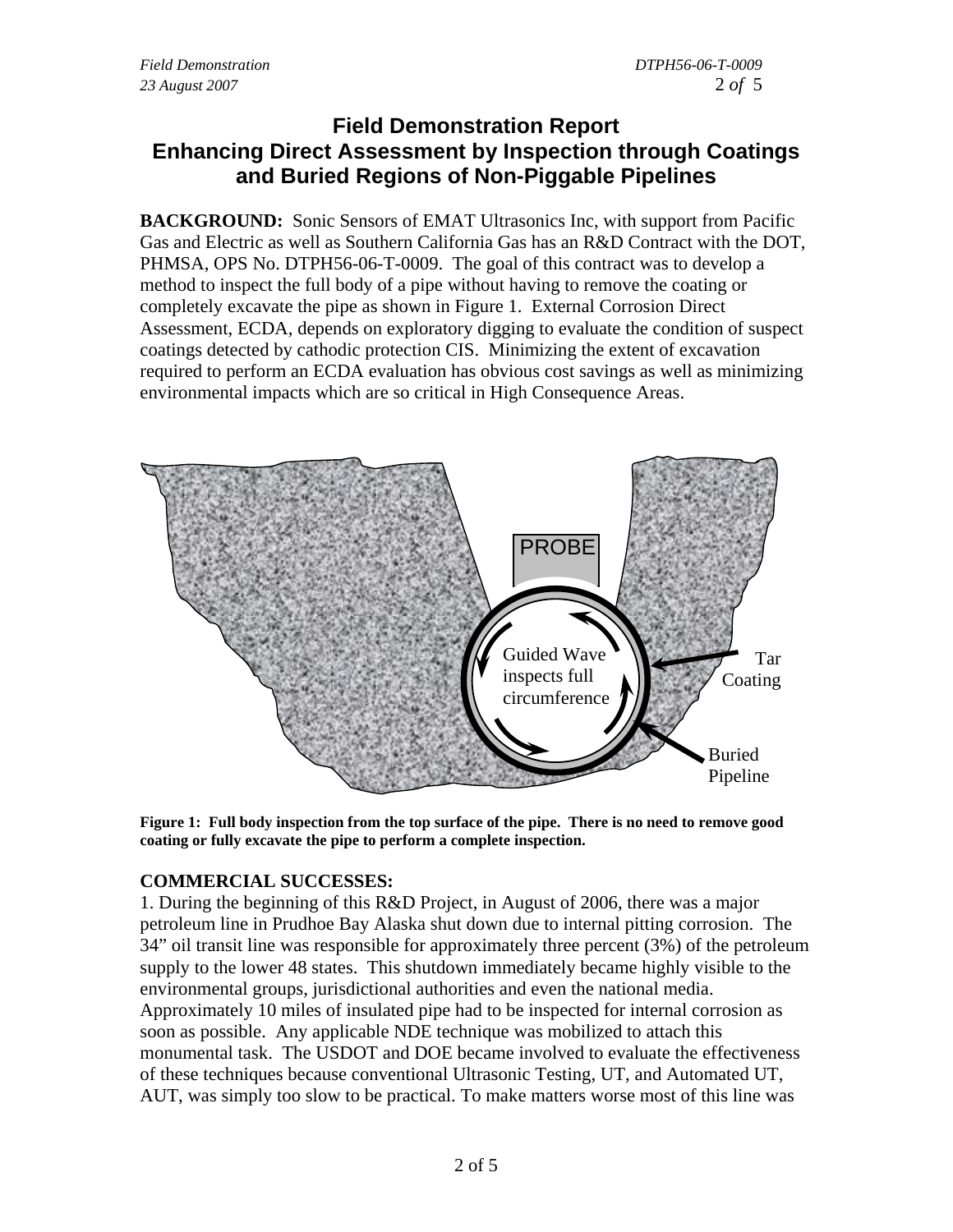#### *Field Demonstration DTPH56-06-T-0009 23 August 2007* 3 *of* 5

insulated which required a significant effort to remove the coating and prepare the surface sufficiently for conventional UT. The Non-Contact EMAT CIRC tool was prepared to inspect this pipe through the tape wrapped coating and after extensive qualifications by the DOT and DOE the method was determined to be the "Prefered Screening Tool for Coated Pipelines". The Sonic Sensors EMAT CIRC tools were the only EMAT tools and they completed the entire exam before Thanksgiving of 2006 where the extreme cold of the North Slope posed great hardships for the equipment and operators. The inspection performance for this pipeline required a 100% probability of detection, POD, for a 50% deep pit. The EMAT CIRC tool proved a 100% POD for a 25% deep pit in uncoated pipe and a 30% deep pit in the tape wrapped coated pipe.



**Figure 2: EMAT CIRC Scanner with icicles scanning the bottom of the 34" oil transit line in Prudhoe Bay Alaska.** 

2. FIELD TRIAL was performed on December  $15<sup>th</sup>$  2006 on a section of a 24 inch buried pipeline which has been replaced due to internal corrosion. A portion of this corroded pipe was preserved, with the coating intact, to evaluate the through-coating inspection tool. There were three clusters of pitting corrosion present in this pipe sample. The clusters were approximately 1.5 inches in diameter, and were 20%, 40% and 70% deep. All of these indications were detected and sized relatively to each other from a single scan across the top surface of the pipe, on top of the bitumen tar wrapped coating. The success of this inspection qualification, on the known pipe sample, justified some additional inspections on some partially excavated active crude oil pipelines. Five of these 16 inch lines were inspected by simply brushing the dirt off the top surface of the bitumen tar wrapped surface. No indications were detected on four of the five lines. The fifth line was a dead leg, without flow, and indications were found for most of its length. The indications were up to the 70% through wall pitting of the sample pipe for most of the pipe length. The pipe closest to the Tee joint was clear of indications. The indications grew larger and more numerous away from the Tee joint. Apparently the lack of flow in this leg provided a preferential environment for internal corrosion.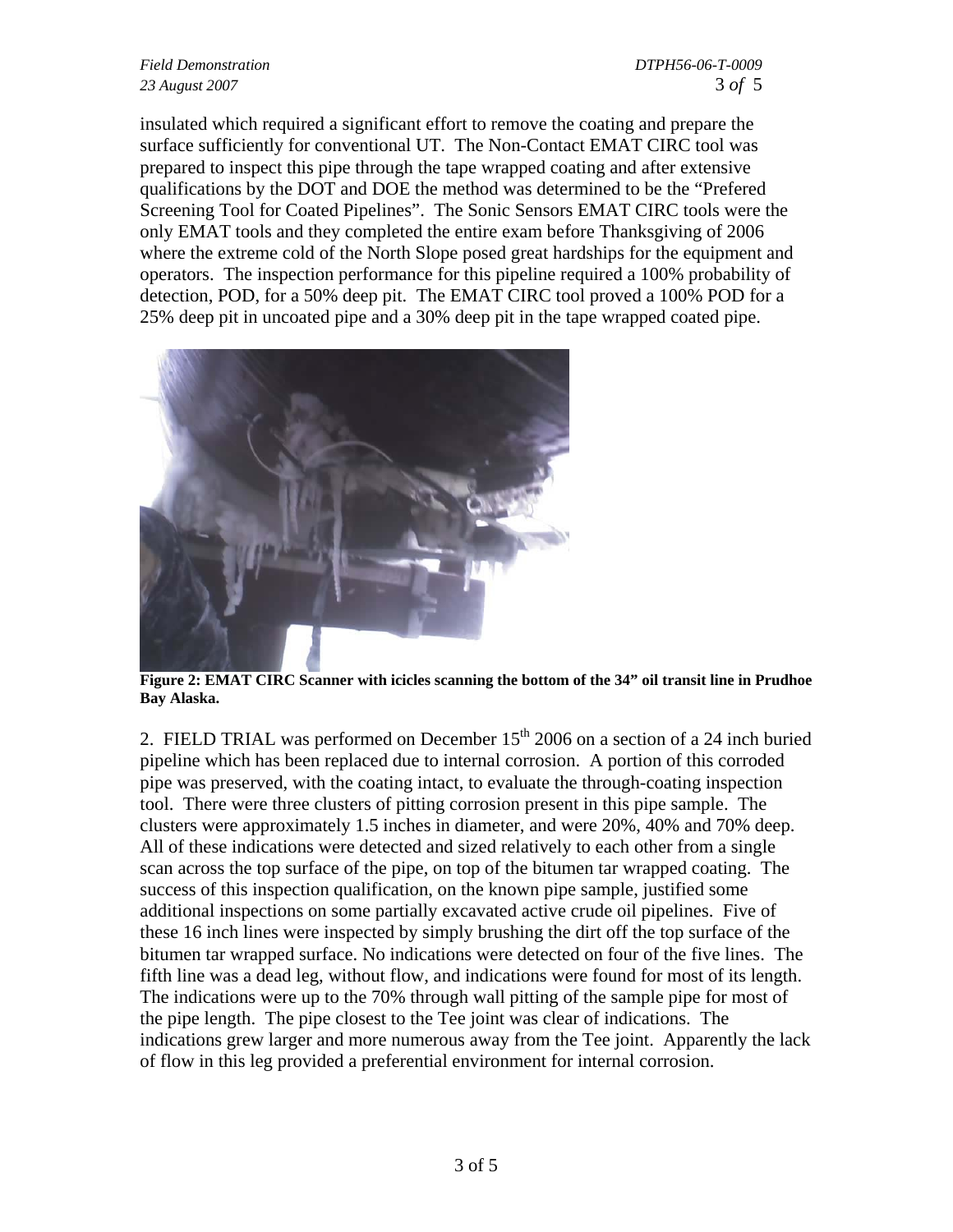*Field Demonstration DTPH56-06-T-0009 23 August 2007* 4 *of* 5

Assuming the sample pipe to be equivalent to the partially excavated active pipelines with the same coatings; the blind field test on 16" active pipes could be qualified to a detection limit of 20% corrosion.



**Figure 3: Field demonstration at an ECDA dig on a 20" asphalt coated pipe. The scanner is shown half on the ¼" coating and half on the bare pipe. The inspection instrument is on the pipe at the top of the photo.** 

#### 3. OFFICIAL FIELD TRIAL AND DEMONSTRATION

Latter in the project, the tool was further advanced into two variants, a thin coating tool capable of inspection of coatings less than 1/8 inch thick and a large lift-off tool capable of coatings over  $\frac{1}{2}$  inch thick. At the end of the first year of this project on the  $23^{\text{rd}}$  of August 2007, these tools were demonstrated in a field trial at an actual ECDA dig site.

This field demonstration was witnessed by participants from two gas pipeline operators, Pacific Gas and Electric (PG&E), Southern California Gas; a petroleum pipeline operator, Occidental Petroleum; and two EMAT Inspection Service providers, Spectrum Services and, QPro Technical Services.

A 20 inch pipeline was completely excavated exposing approximately 10 feet of the pipe. The asphalt coating was approximately  $\frac{1}{4}$  inch thick and was too thick for the thin coating tool. A 12 inch wide strip of the coating was removed from the top surface of the pipe as shown in Figure 3. One scan was performed on the exposed bare metal surface of the pipe and the other scan was half on the coating and half on the bare pipe. The results of both scans were identical and effectively proved the pipe free of internal corrosion as well as external corrosion without removing the remaining 80% of the asphalt coating. There integrity of the coating was also evaluated and a previous coating repair 14 inches to one side and including the girth weld was bonded significantly better than the original coating. This was apparent on the scan.